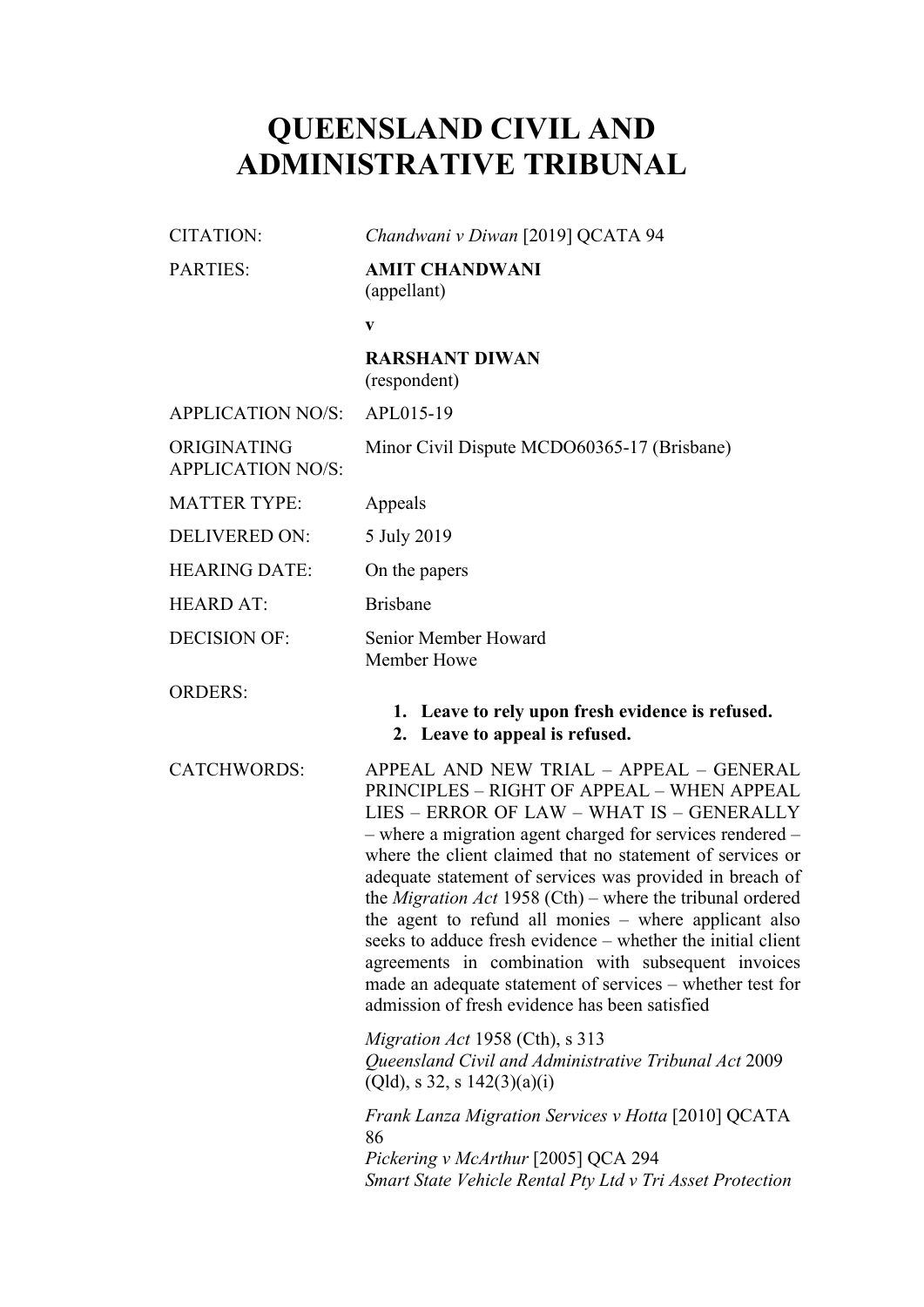*Systems Pty Ltd* [2013] QCATA 16

| REPRESENTATION: |                                                                                                                                              |  |  |
|-----------------|----------------------------------------------------------------------------------------------------------------------------------------------|--|--|
| Applicant:      | Dave Hadley solicitor of Local Legal Lawyers                                                                                                 |  |  |
| Respondent:     | Self-represented                                                                                                                             |  |  |
| APPEARANCES:    | This matter was heard and determined on the papers<br>pursuant to s 32 of the Queensland Civil and<br>Administrative Tribunal Act 2009 (Qld) |  |  |

#### **REASONS FOR DECISION**

- [1] Mr Diwan, is an Indian national who came to Australia in 2013 because he was offered a job in marketing. To work in Australia, he had to obtain a '457 visa' which he did through his proposed employer.
- [2] That initial visa lasted for one year and then he had to apply for an extension. His employer directed him to Mr Chandwani, a registered migration agent.
- [3] Mr Chandwani applied for an extension of his 457 visa. The extension was granted. That was in 2014. Mr Chandwani charged him \$5,000 for the work done applying for the visa.
- [4] Mr Chandwani was further engaged to make another application for Mr Diwan in respect of a '187 visa' in 2015, which would allow him to work permanently in regional Australia. For that work, he charged Mr Diwan \$8,800.
- [5] Mr Diwan had some trouble with the immigration authorities and his visa was cancelled. Mr Diwan was forced to leave Australia and return to India on 16 June 2018.
- [6] Mr Diwan commenced proceedings in the Tribunal's minor civil dispute jurisdiction to recover the monies paid to Mr Chandwani. The basis of the claim was Mr Chandwani's alleged failure to render appropriate statements of services to him explaining the charges made for the immigration agent services provided as required under the *Migration Act* 1958 (Cth) ('*Migration Act*').
- [7] The matter came on for hearing before a Member of the Tribunal on 21 September 2018. The matter involved some little complexity and accordingly the learned Member heard evidence from the parties and took submissions but also permitted them the opportunity to file additional material. They did that shortly after.
- [8] The learned Member concluded that Mr Diwan was entitled to recover the monies paid to Mr Chandwani because he had not been provided with appropriate statements of service and ordered accordingly.
- [9] Mr Chandwani is dissatisfied with that decision and now seeks to appeal.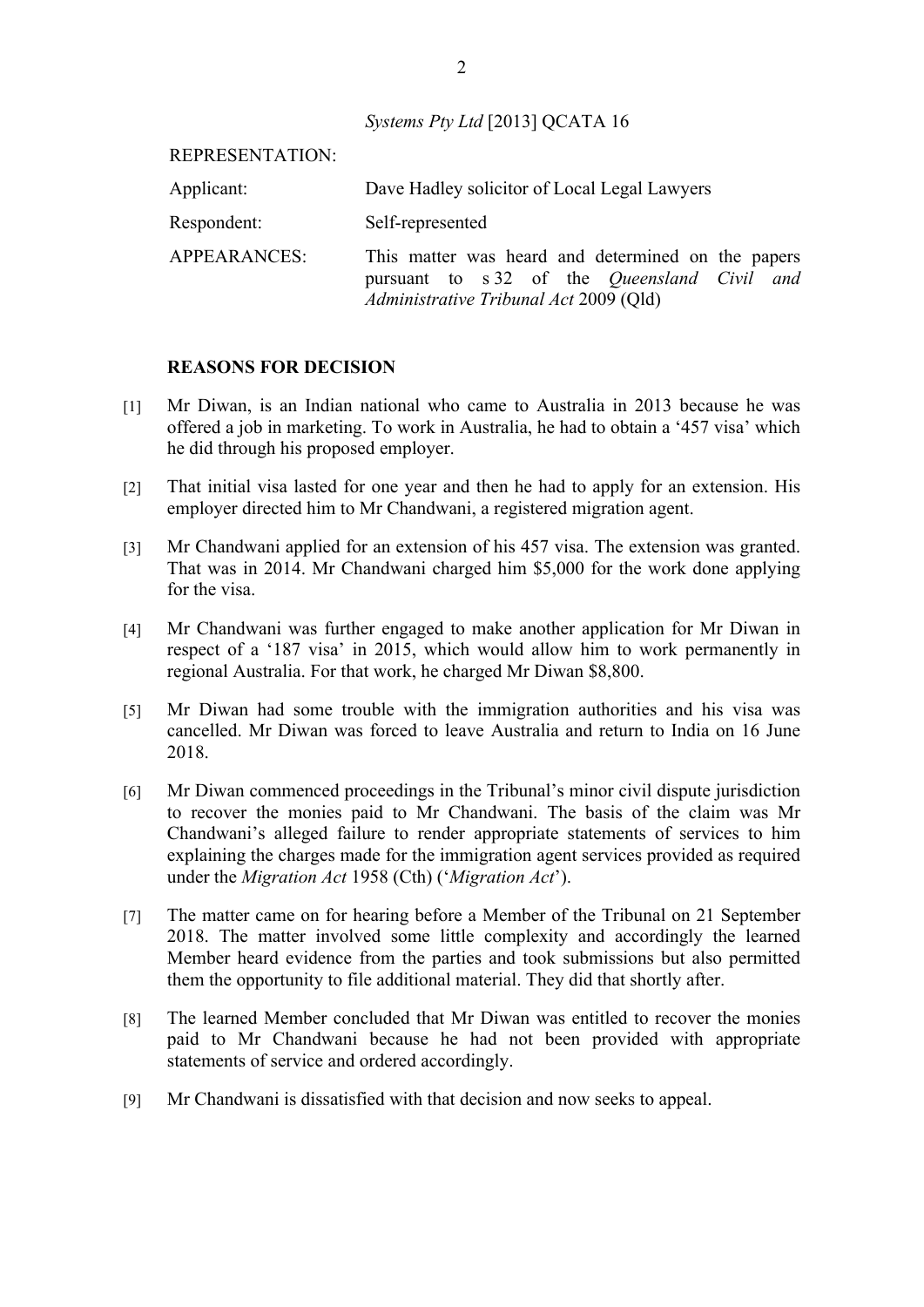- [10] Given this is an appeal from a decision made in the Tribunal's minor civil dispute jurisdiction, leave to appeal must first be obtained before any appeal proceeds.<sup>1</sup>
- [11] Leave to appeal will usually only be granted where an appeal is necessary to correct a substantial injustice and where there is a reasonable argument that there is an error to be corrected.<sup>2</sup> There may be other relevant considerations, but these are primary.
- [12] Mr Chandwani refers in his application to the Tribunal having made errors of law. He offers no particulars of the errors of law claimed in the application.
- [13] Mr Chandwani also filed submissions. In those submissions he refers to errors of fact and errors of law having occurred. It seems there is only one ground of appeal however, which is that the tribunal erred in its finding that Mr Chandwani did not provide an adequate statement of services to Mr Diwan as required under s 313 of the *Migration Act*.

### **Statement of services**

[14] Under s 313 of the *Migration Act*:

Persons charged for services to be given detailed statement of services

- (1) A registered migration agent is not entitled to be paid a fee or other reward for giving immigration assistance to another person (the *assisted person*) unless the agent gives the assisted person a statement of services.
- (2) A statement of services must set out:
	- (a) particulars of each service performed; and
	- (b) the charge made in respect of each such service.
- (3) An assisted person may recover the amount of a payment as a debt due to him or her if he or she:
	- (a) made the payment to a registered migration agent for giving immigration assistance; and
	- (b) did not receive a statement of services before making the payment; and
	- (c) does not receive a statement of services within the period worked out in accordance with the regulations.
- (4) This section does not apply to the giving of immigration legal assistance by a lawyer.
- [15] Under cover of his initial application, Mr Diwan filed a copy of a document entitled 'Tax invoice and statement of services' dated 3 November 2014, whereby Mr Chandwani charged him \$5,000 for services rendered. He filed a second similarly described invoice dated 10 November 2015, charging \$8,800.

<sup>&</sup>lt;sup>1</sup> *Queensland Civil and Administrative Tribunal Act* 2009 (Qld) s 142(3)(a)(i).<br><sup>2</sup> *Dickering y Mo Arthur* [2005] OCA 204, 2.131

<sup>2</sup> *Pickering v McArthur* [2005] QCA 294, 2 [3].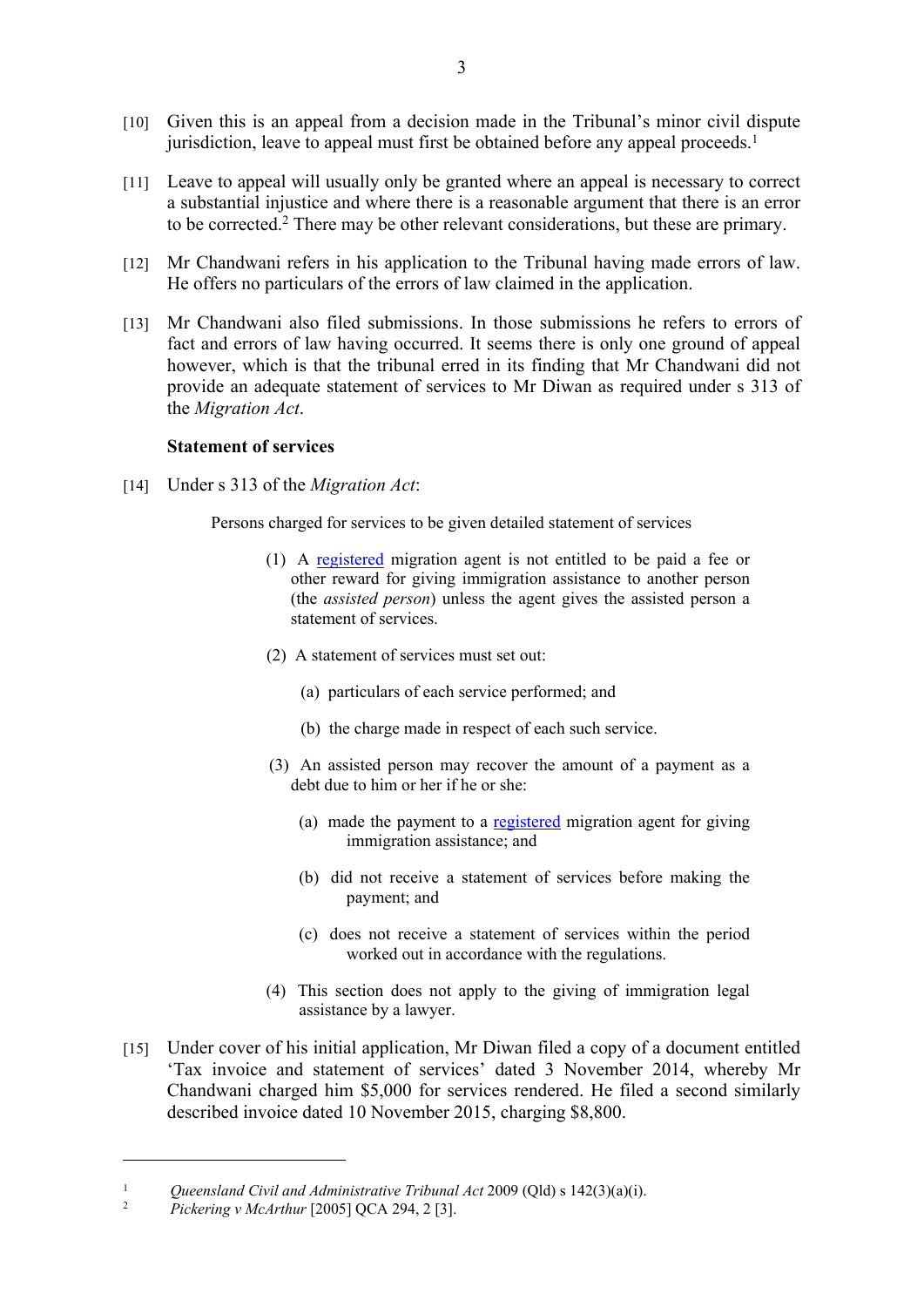- [16] Mr Chandwani filed a Response to Mr Diwan's application and attached two documents both entitled 'Migration Agent/Client Agreement', apparently executed by the parties on 31 October 2014 and on 10 November 2015, respectively.
- [17] The agreement dated 31 October 2014 notes on the first page the service to be provided is for 'Visa category/class UC/subclass 457', the fees and charges are said to be set out in the schedule of fees at the end of the document and estimate of time to provide the services is one day to complete a 457 visa application. Further in the document under a heading 'Schedule of Fees' the fee type is noted as lump-sum and under a subheading entitled 'Statement of Services' it states:

Part five of the code requires agents to set and charge a fee that is reasonable in the circumstances.

For lump-sum agreements, the fee estimate for each service is as follows:

- 1. prepare a list of required documents from parents and their children
- 2. assessing the documents supplied
- 3. assisting in preparing DIBP application forms, work references (if required), skills assessments (if required)
- 4. preparing supporting submission for the application and lodging of application
- 5. assisting in arranging health and character requirements
- 6. monitoring application and entering any queries from DIBP
- 7. assisting in labour market testing and/or submissions to the Department of any class of employer sponsored visa

| Total lump-sum                                  | <b>AUD \$6000</b> |
|-------------------------------------------------|-------------------|
| Total lump-sum (overdue charges) 2013 F/Ref AMS | <b>AUD \$6550</b> |
| Total                                           | AUD \$12,550      |

[18] Beneath that there is reference to a stage I and stage 2, and after stage 2 it states:

100% immediately after application/lodgement payment into operating  $account$   $A$5,000 (as per invoice - 8)$ 

- [19] The agreement dated 10 November 2015 sets out almost identical wording for the statement of services to be rendered save that item 7 refers to 'inclusions of dependents if necessary – lodge paperwork relevant'.
- [20] Under a similar reference to stage 2 it says:

100% immediately after application/lodgement payment into operating account A\$8,800 AUD

[21] Mr Chandwani's complaint about the error made by the learned Member is that he failed to take into account the client agreements which, when taken in combination with the invoices, satisfied the requirements of the *Migration Act* (and Migration Agents' Code of Conduct).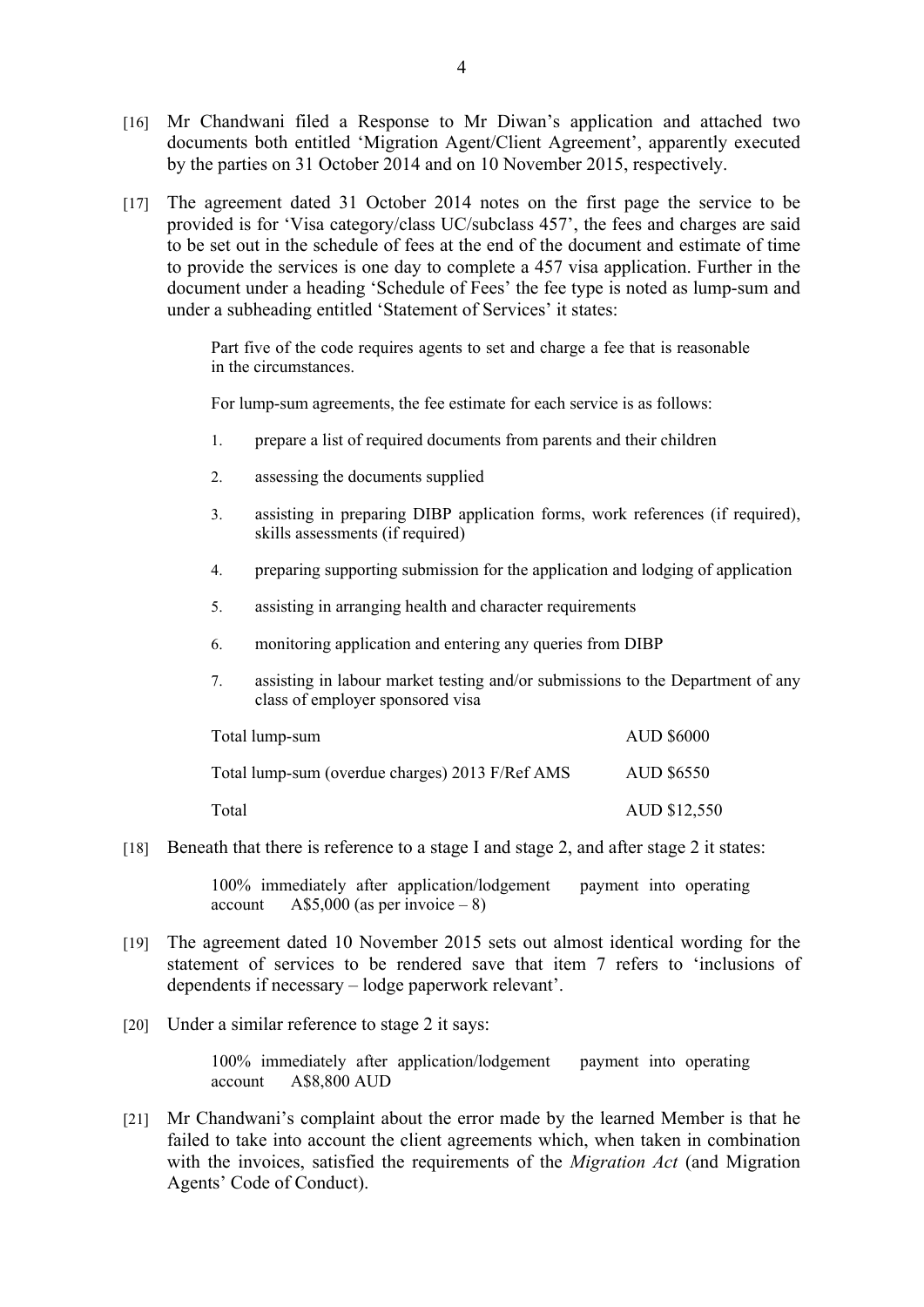- [22] Mr Chandwani is wrong about that. The learned Member did consider their combined effect. He said in his reasons for decision:
	- [29] …has Mr Chandwani satisfied the requirements of s 313 of the Migration Act by providing Mr Diwan with a statement of services in each case that sets out the particulars of each service performed and the charge made in respect of each such service and, further, with a statement of services within 28 days of the decision by the government to refuse his visa?
	- [30] Mr Chandwani appears to address this question by arguing that the combined effect of the Migration Agent Client Agreement and the invoice describe the fee type, fee estimate, payment terms, stages, and the amounts to be charged and paid.9 However the Migration Agent Client Agreement sets out the services that may be provided by the migration agent and their respective costs, but does not, and cannot, represent a statement of services actually rendered, which is the essence of the statement of services required. Nor does the Tax Invoice & Statement of Services rendered on Mr Diwan by Mr Chandwani constitute a statement of services that sets out the particulars of each service performed and the charge made in respect of each such service. It represents simply a total cost for the 'block of work' involved  $3$
- [23] Clearly the learned Member considered the combined effect of the client agreements and invoices but determined they failed to constitute a statement of services as required by the *Migration Act*.
- [24] The learned Member was not in error in concluding so. The two client agreements were almost identical as to description of work the agent would perform to earn his money though there were different visas involved and presumably different considerations and, therefore, different work necessary. The statement of services set out in the client agreements and subsequent invoices are uninformative general descriptions lacking the specificity required by s 313 of the *Migration Act*.
- [25] In *Frank Lanza Migration Services v Hotta*,<sup>4</sup> then President of the Tribunal, Justice Wilson, said about a similar matter:
	- [6] ... I am satisfied that the primary decision about the effect of s 313 was correct.
	- [7] That section specifically provides that a registered migration agent is not entitled to be paid a fee or other award for giving immigration assistance to another person unless the agent gives the assisted person a statement of services which sets out particulars of each service performed, and the charge made in respect to each service. Mr Lanza's invoice fails to do that. It simply describes, in very general terms, the activities of providing immigration advice, preparation of an application, and dealings with the Queensland Government and the Department of Immigration and Citizenship – services alleged to be worth 'Exceeding \$5,000.00, but say…'\$2,500.00'. On any view, that is not an adequate statement of the particulars of each service performed.

<sup>3</sup> *Diwan v Chandwani* [2018] QCAT 445.

<sup>4</sup> [2010] QCATA 86.